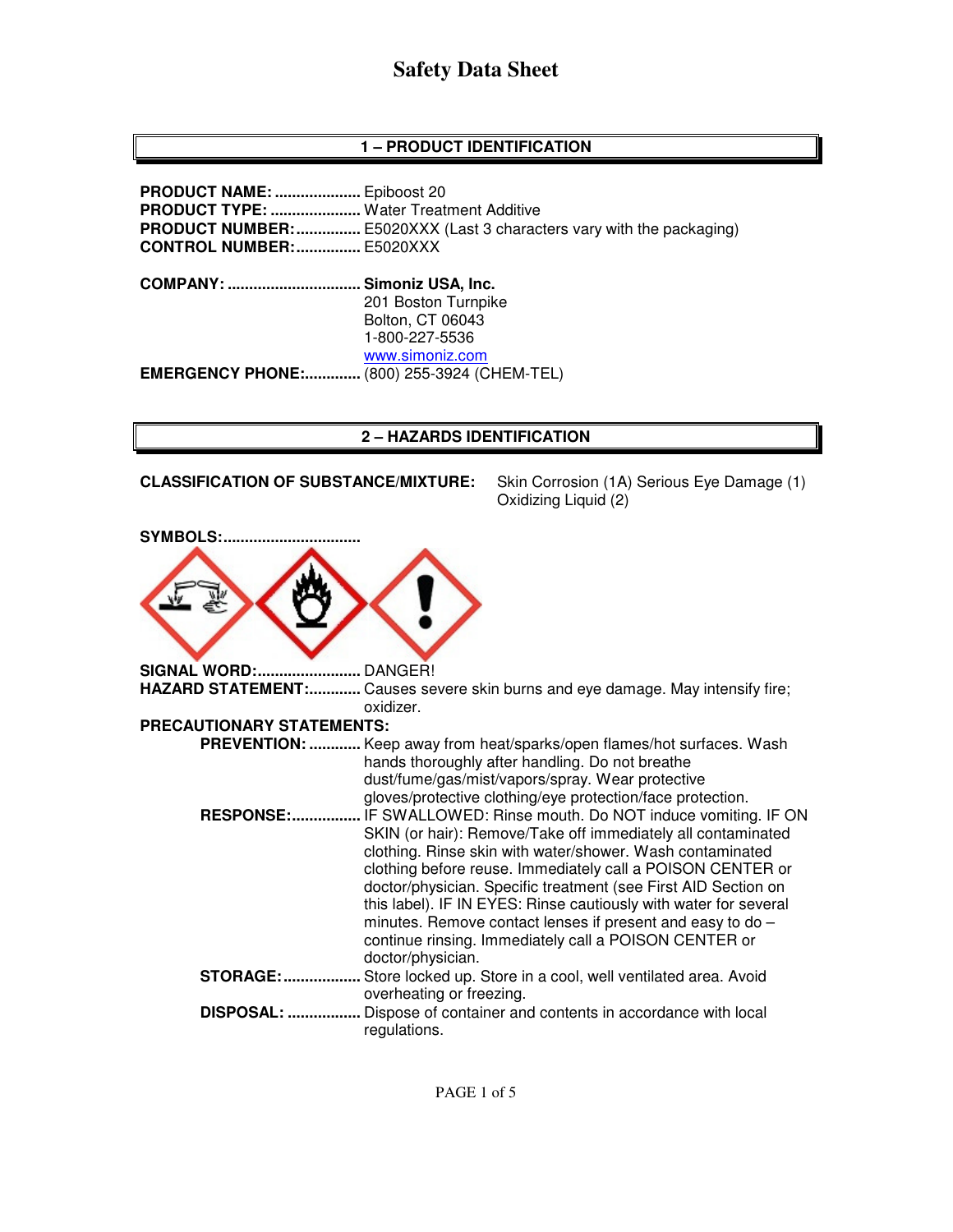## **3 – COMPOSITION / INFORMATION ON INGREDIENTS**

**INGREDIENT C.A.S. NUMBER**  Hydrogen peroxide

Water 7732-18-5<br>
gen peroxide 1990 1991 1992-84-1

# **4 – FIRST-AID MEASURES**

|                        | <b>BREATHING (INHALATION):</b> If victim shows signs of discomfort or irritation, remove to fresh<br>air. If symptoms persist, get immediate medical attention.                                  |
|------------------------|--------------------------------------------------------------------------------------------------------------------------------------------------------------------------------------------------|
|                        | <b>SWALLOWING (INGESTION):.</b> DO NOT INDUCE VOMITING! Drink a large quantity of water or<br>milk. Do not attempt to give liquids to an unconscious person.<br>Get immediate medical attention! |
| <b>EYES: </b>          | Flush eyes with a large quantity of fresh water for at least 5<br>minutes. If irratation persists, consult a physician.                                                                          |
| <b>SKIN (DERMAL): </b> | Flush from skin and clothing with large amounts of fresh water. If<br>irritation persists, consult physician. Wash contaminated clothing<br>before wearing.                                      |

### **5 – FIRE-FIGHTING MEASURES**

**FLASHPOINT: ...........................** This prodcut is non-flammable.

**EXTINGUISHING MEDIA: .........** This product is non-flammable. Use extinguishing media suitable for materials already burning.

**SPECIAL FIRE FIGHTING PROCEDURES: ............** Firefighters working in areas where this product is present should be equipped with an approved, fully enclosed SCBA.

**UNUSUAL FIRE AND EXPLOSION HAZARDS: ......** None known.

### **6 – ACCIDENTAL RELEASE MEASURES**

**SPILL PROCEDURES: .............** Dike to prevent spillage into streams or sewer systems. Consult local, state and federal authorities. **WASTE DISPOSAL: .................** As recommended by local, state and federal authorities.

## **7 – HANDLING and STORAGE**

| freezing.                                                                                                                                                                                      |
|------------------------------------------------------------------------------------------------------------------------------------------------------------------------------------------------|
| protection should not be necessary. Wear eye protection if<br>product is likely to splash. Do not place this product in an<br>unmarked container! Keep away from children! Spilled material is |
| slippery.                                                                                                                                                                                      |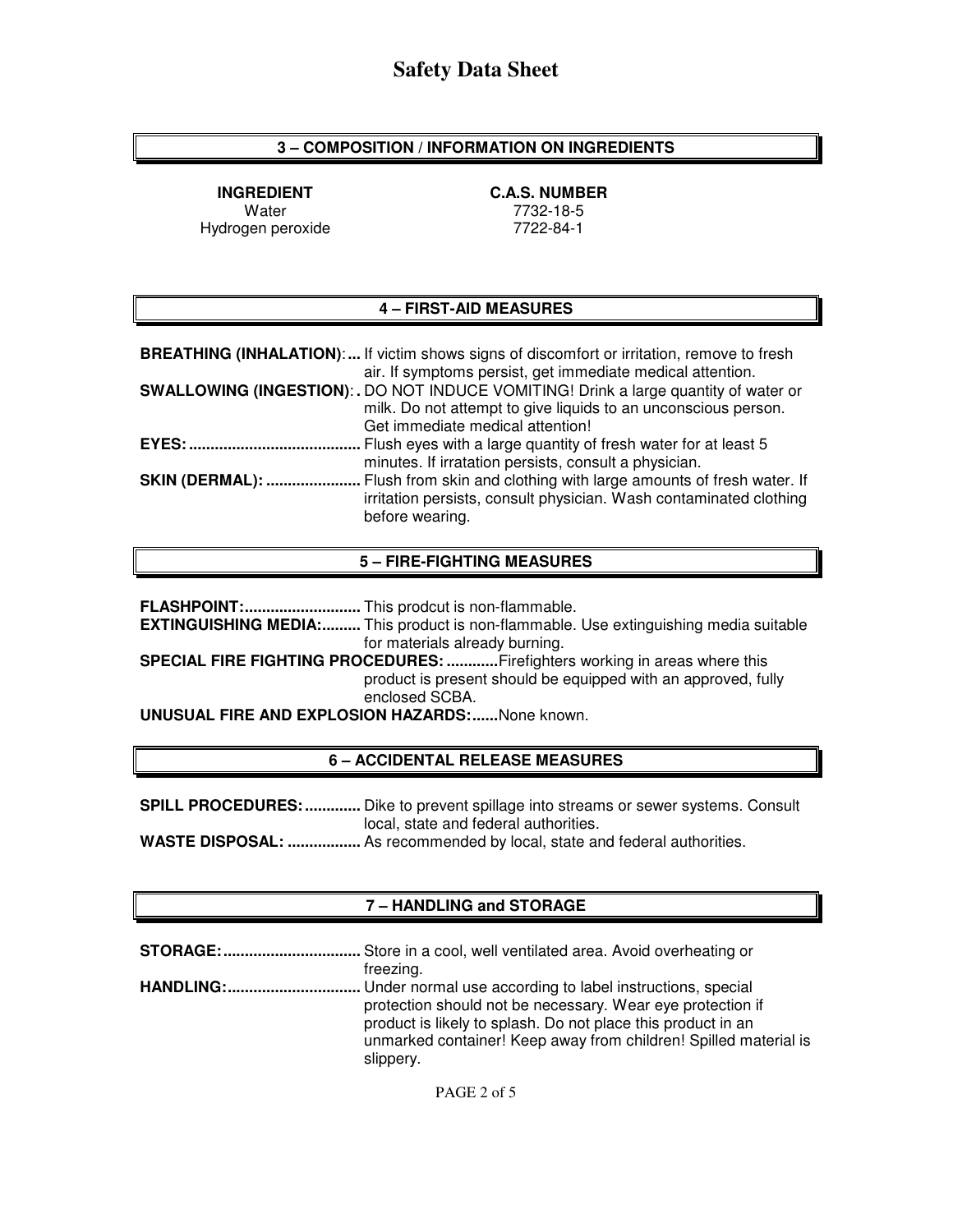## **8 – EXPOSURE CONTROLS / PERSONAL PROTECTION**

|                              | RESPIRATORY PROTECTION: Not usually needed in well-ventilated areas. If needed, use a<br>NIOSH approved respirator.                                                                                                                                                      |     |
|------------------------------|--------------------------------------------------------------------------------------------------------------------------------------------------------------------------------------------------------------------------------------------------------------------------|-----|
|                              | <b>PROTECTIVE CLOTHING:</b> Nitrile or PVC gloves, and chemical splash goggles. Wear<br>protective outerwear and boots when product is likely to splash.                                                                                                                 |     |
| <b>ADDITIONAL MEASURES: </b> | Under normal use according to label instructions, special<br>protection should not be necessary. Wear eye protection if<br>product is likely to splash. Do not place this product in an<br>unmarked container! Keep away from children! Spilled material is<br>slippery. |     |
| <b>INGREDIENT</b>            | <b>C.A.S. NUMBER</b>                                                                                                                                                                                                                                                     | PEL |

Water 7732-18-5 No limits established Hydrogen Peroxide 7722-84-1 1 ppm

## **9 – PHYSICAL / CHEMICAL PROPERITES**

**APPEARANCE & ODOR: .........** Transparent liquid. No significant odor.

| ODOR THRESHOLD:  N/A                             |
|--------------------------------------------------|
|                                                  |
| MELTING POINT:  210 degrees F.                   |
| FREEZING POINT:  N/A                             |
| BOILING POINT: 210 degrees F.                    |
| <b>BOILING POINT RANGE: N/A</b>                  |
| FLASHPOINT: This prodcut is non-flammable.       |
| EVAPORATION RATE: N/A                            |
| FLAMMABILITY (solid/gas): N/A                    |
| EXPLOSION LIMITS: N/A                            |
| VAPOR PRESSURE:  24 mm Hg@20 degrees C.          |
| VAPOR DENSITY (AIR=1): N/A                       |
| <b>SPECIFIC GRAVITY:  1.07</b>                   |
| <b>SOLUBILITY IN WATER:  Completely soluble.</b> |
| <b>PARTITION COEFFICIENT:  N/A</b>               |
|                                                  |
|                                                  |
| VISCOSITY:  Water thin                           |
|                                                  |

### **10 – STABILITY and REACTIVITY**

**STABILITY: ...............................** Stable under normal conditions. **HAZARDOUS DECOMP.: .........** This product not known to polymerize. **INCOMPATIBILITY: ..................** Do not mix with acids or other detergents.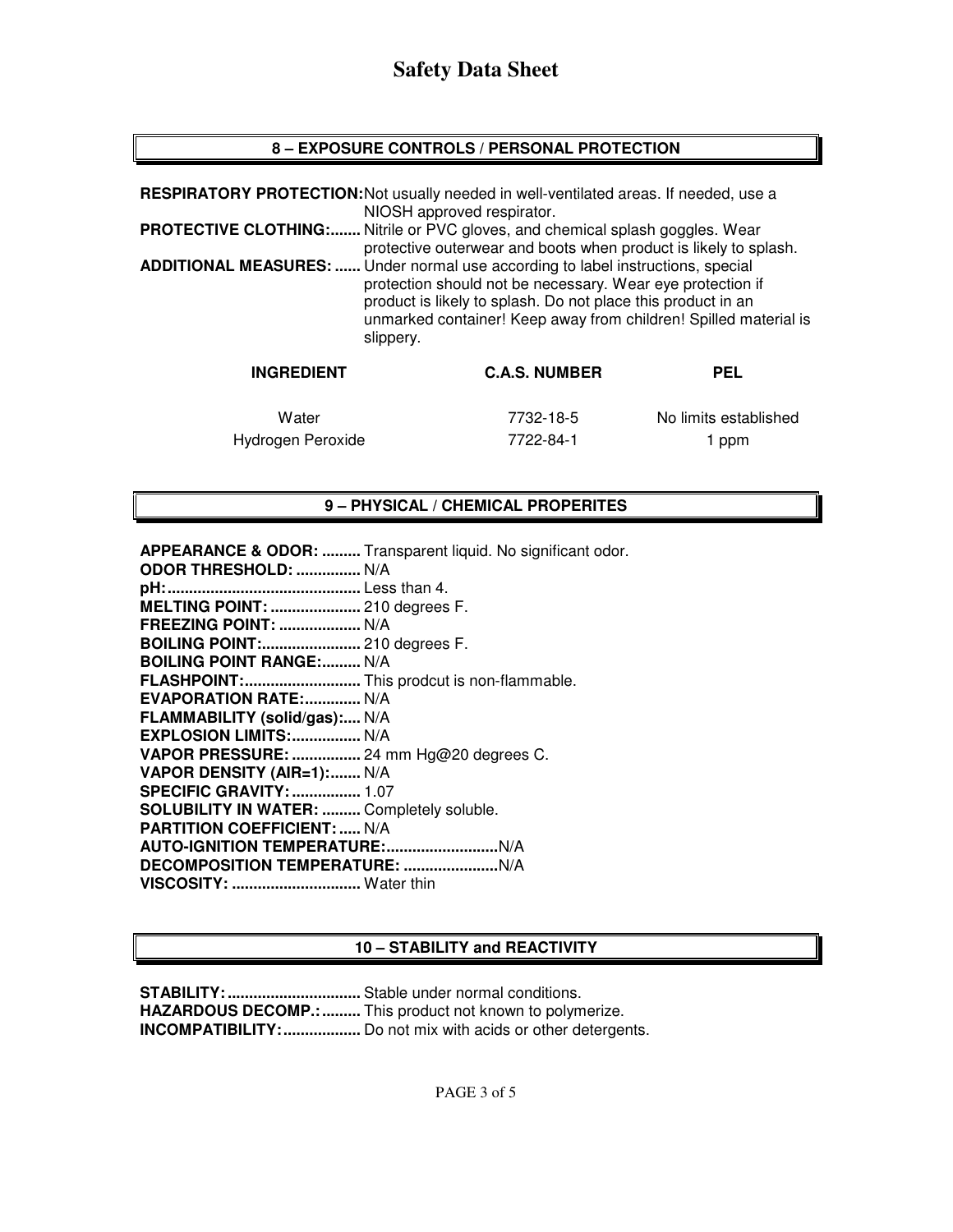# **Safety Data Sheet**

## **11 – TOXICOLOGICAL INFORMATION**

**ROUTE(S) OF ENTRY: .............** Inhalation, skin absorption, or ingestion. **LISTED CARCINOGEN: ...........** None over 0.1%. **MEDICAL CONDITION AGGRAVATED: ..................** May aggravate pre-existing dermatitis. **INHALATION: ............................** Not likely to be inhaled in hazardous amounts. Avoid exposure to mists or vapors. Maintain adequate ventilation in the work area. **INGESTION: ..............................** This material can cause burns and serious damage to any exposed body parts. **EYES: ........................................** Undiluted product will cause burns or eye irritation, or possibly blindness. **SKIN (DERMAL): ......................** This product may cause burns or irritation if not removed from the skin. **ACUTE TOXICITY\* (ORAL):…… .............................** >2000 mg/kg **ACUTE TOXICITY\* (DERMAL):.. .............................** >2000 mg/kg **ACUTE TOXCITY\* (INHALATION): ..........................** >20,000 ppm V (Gas), >20 mg/l (Vapor), >5 mg/l (Dust)

**\***Determined using the additivity formula for mixtures (GHS Purple Book, 3.1.3.6)

#### **12 – ECOLOGICAL INFORMATION**

#### **ENVIRONMENTAL FATE AND DISTRIBUTION:** N/A

#### **13 –DISPOSAL CONSIDERATIONS**

**WASTE DISPOSAL: .................** As recommended by local, state and federal authorities.

#### **14 – TRANSPORTATION INFORMATION**

**PROPER SHIPPING NAME:.....** Hydrogen peroxide aqueous solution **HAZARD CLASS: ......................** 5.1 (Oxidizer), 8 **UN/NA NUMBER: .....................** UN 2014 **PACKAGING GROUP :............. | |** 

### **15 - REGULATIONS**

Contents of this MSDS comply with the OSHA Hazard Communication Standard 29CFR 1910.1200

#### **16 – OTHER INFORMATION**

**NFPA HEALTH: ........................** 3 **NFPA FLAMMABILITY: ............** 0 **NFPA REACTIVITY:.................. 1 NFPA OTHER: ..........................** Oxidizer